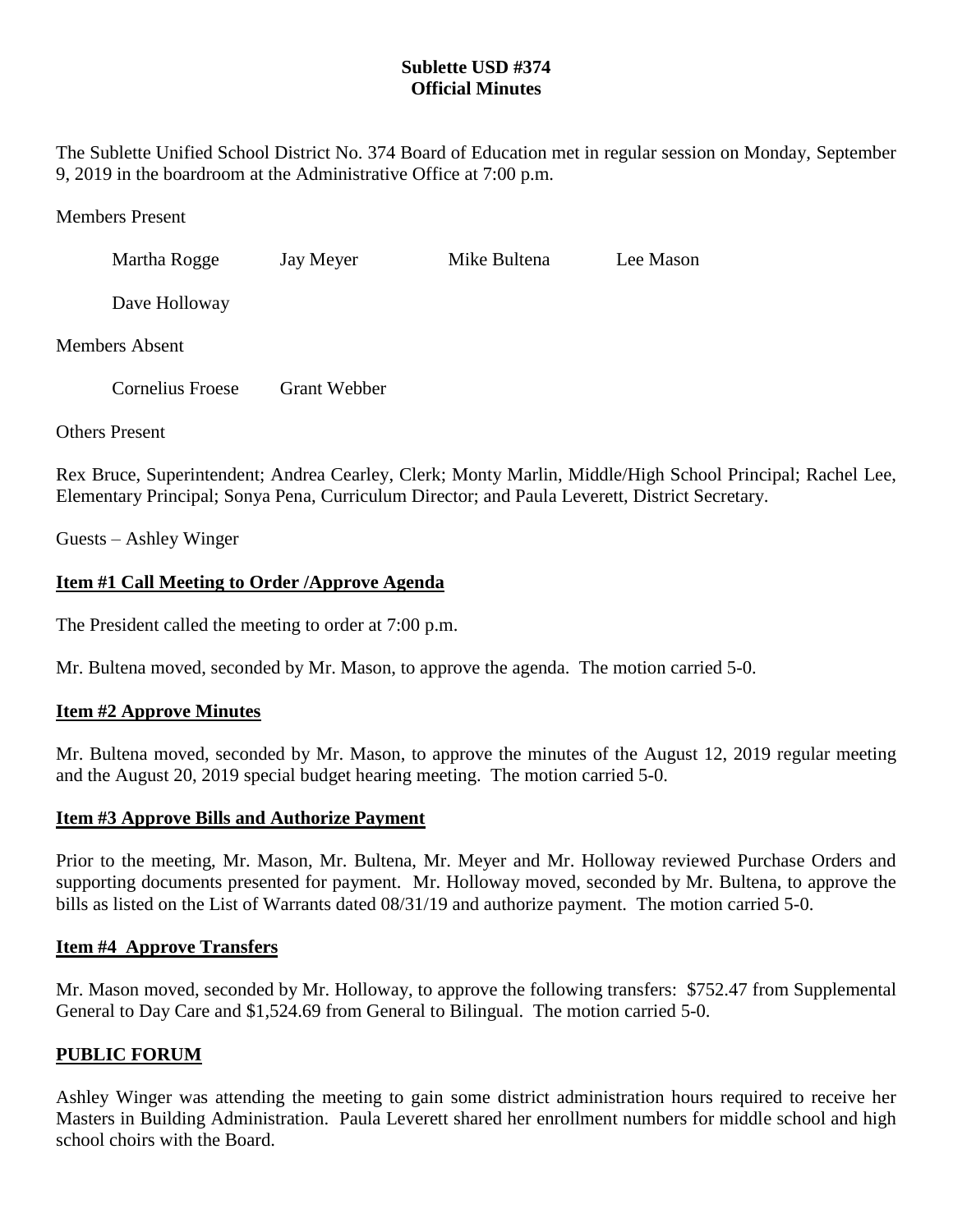Board Minutes Page 2 September 9, 2019

## **Reports**

## Curriculum

Mrs. Pena reported that the Back to School in-service went well with presentations from Carol Panzer, Ready Math and a <sup>1</sup>/<sub>2</sub> day para in-service. All the digital programs are up and running. She reported they have leftover money in the LINK Grant to spend so they will be able to attend a workshop, LINK consortium in-service in January and a Jim Knight training in October for free. Mrs. Pena also passed out a calendar with SAC and CCC meeting dates for September and October.

## Principals

Mrs. Lee reported she has a large number of students applying to be ambassadors through the BEST program. She would like to encourage the community to involve these students through projects or places to visit in our community. The BEST program will begin on September  $16<sup>th</sup>$  with 160 students enrolled so far! Mrs. Lee stated the Weekend Back Pack food program will continue this year.

Mr. Marlin reported the night before school started activities/parents' meeting were well attended. He shared information with the parents regarding the importance of school attendance and maintaining good communication between home and school through text caster and the school website. The morning of September 27<sup>th</sup>, Tyson Eslinger from SWPRSC will be leading some soft skills simulations at the high school and Mr. Marlin is looking for some facilitators. Mr. Marlin reported high school enrollment of 127 students and middle school enrollment of 70 students.

Activities Director - No report.

# SWPRSC/HPEC

Mr. Bultena gave the HPEC report. Mrs. Rogge reported on the SWPRSC Board meeting.

### Superintendent:

Mr. Bruce reported he had received a proposal from Superior Fence for replacement fencing and netting on the Little League and Fairground fields from the Sublette Recreation Commission. The Board was in agreement to help with the expense since the district uses both fields for softball and baseball games. Mr. Bruce received a letter from Israel Hernandez expressing interest in the open board position of the Sublette Recreation Commission. Discussion was held and the Board would like to invite Mr. Hernandez to the next school board meeting for a short interview. More discussion was held on the possible agreement of paying for some college education expenses of an SHS graduate in exchange for a year or two of teaching in our district as long as there was an opening in their subject area. Mrs. Ashley Winger added to the discussion by describing a loan initiative program which had been implemented at a former school where she taught.